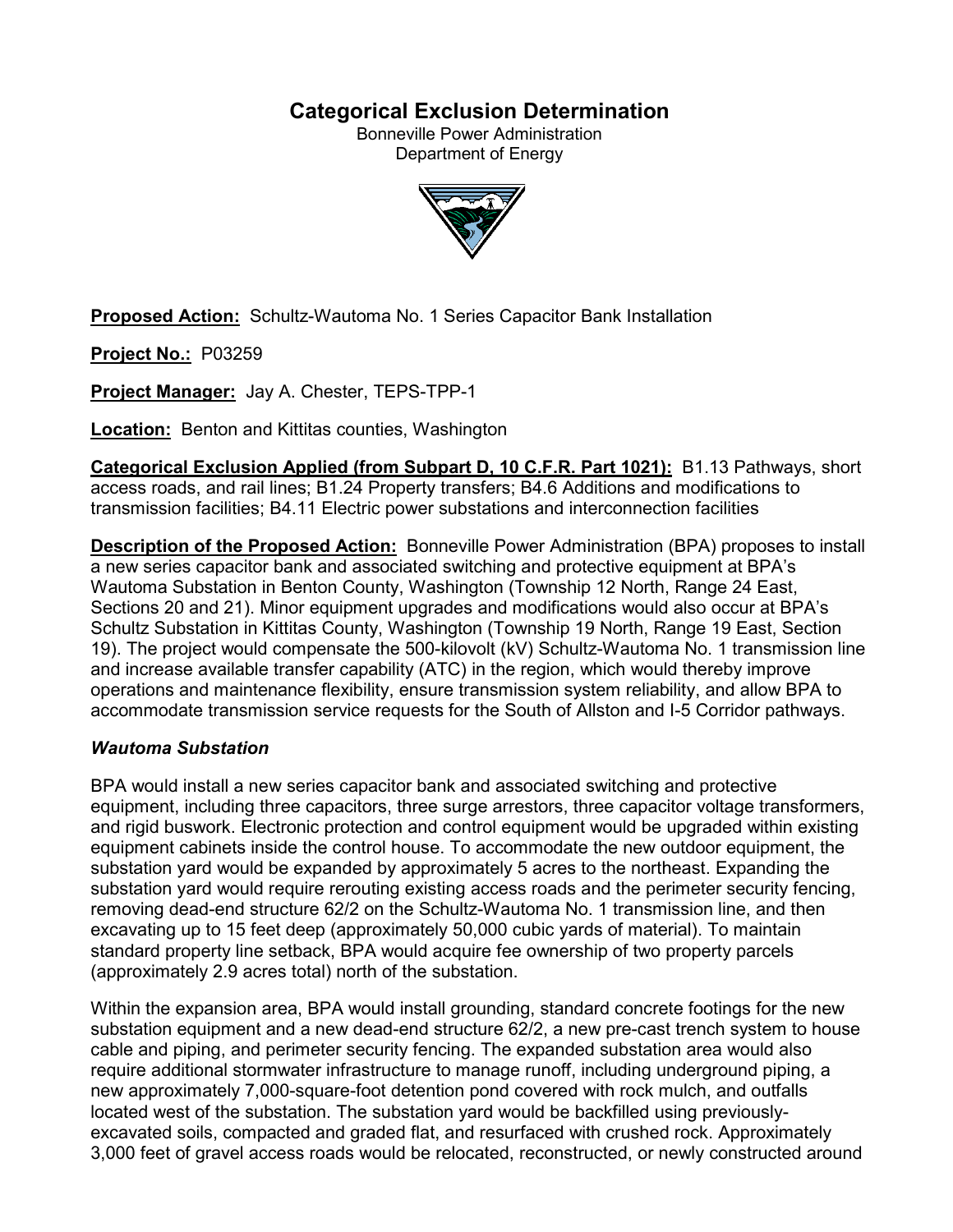the exterior perimeter of the expanded substation yard. Excess soils (approximately 40,000 cubic yards) would be placed south of the existing substation yard, compacted, and stabilized with rock mulch.

Completion of the project would require the use of heavy equipment, such as an excavator, dump truck, grader, compactor, crane, and boom truck. BPA would create an approximately 2.5 acre materials and equipment staging area north of Wautoma Substation, which would require grading and covering the area in gravel and then installing temporary security fencing, electric service lines, and job trailers. Following completion of the project, the gravel would likely be left in place.

## *Schultz Substation*

Inside the existing Schultz Substation control house, BPA would upgrade electronic protection and control equipment associated with the Schultz-Wautoma No. 1 transmission line. In the substation yard, BPA would examine and modify fill pressures within 500-kV breakers (12 total) to achieve an appropriate rating. If required, pressure gauges would be replaced and the breakers would be charged to appropriate levels.

**Findings:** In accordance with Section 1021.410(b) of the Department of Energy's (DOE) National Environmental Policy Act (NEPA) Regulations (57 FR 15144, Apr. 24, 1992, as amended at 61 FR 36221-36243, Jul. 9, 1996; 61 FR 64608, Dec. 6, 1996, 76 FR 63764, Nov. 14, 2011), BPA has determined that the proposed action:

- 1) fits within a class of actions listed in Appendix B of 10 CFR 1021, Subpart D (see attached Environmental Checklist);
- 2) does not present any extraordinary circumstances that may affect the significance of the environmental effects of the proposal; and
- 3) has not been segmented to meet the definition of a categorical exclusion.

Based on these determinations, BPA finds that the proposed action is categorically excluded from further NFPA review

*/s/ W. Walker Stinnette* W. Walker Stinnette Contract Environmental Protection Specialist Flux Resources, LLC

Reviewed by:

*/s/ Carol P. Leiter* Carol P. Leiter Supervisory Environmental Protection Specialist

Concur: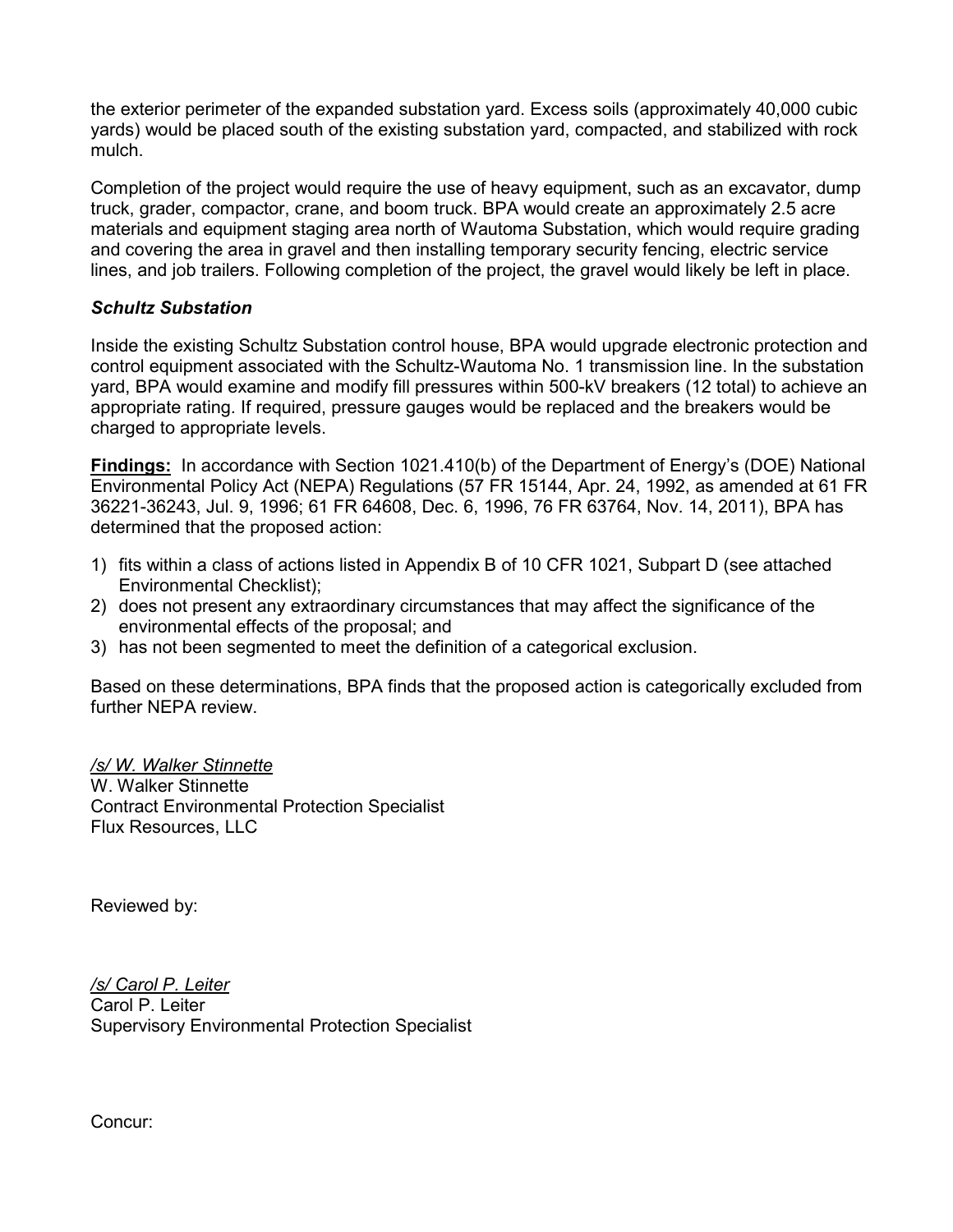*/s/ Katey C. Grange January 4, 2022* Katey C. Grange Date NEPA Compliance Officer

Attachment(s): Environmental Checklist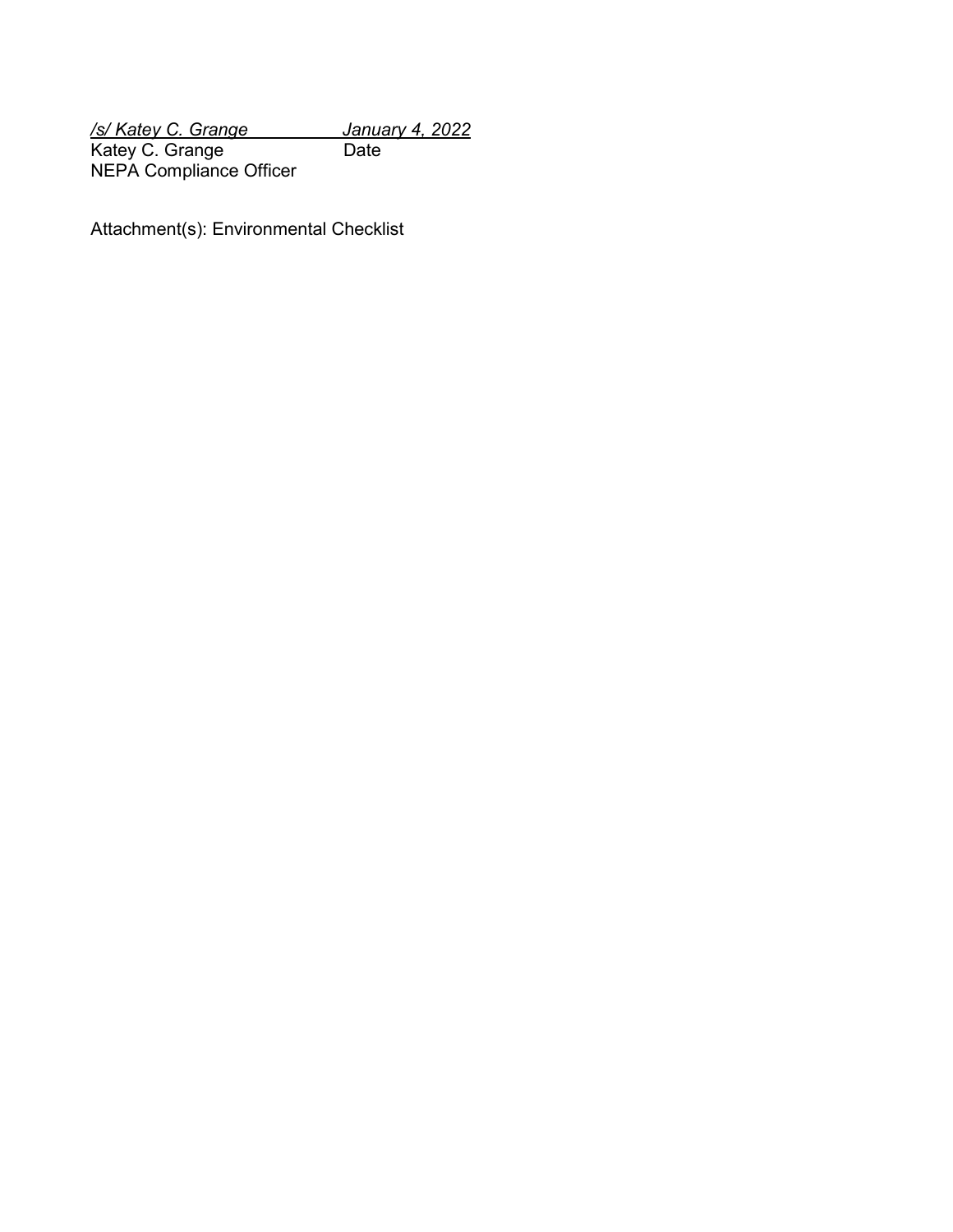# **Categorical Exclusion Environmental Checklist**

This checklist documents environmental considerations for the proposed project and explains why the project would not have the potential to cause significant impacts on environmentally sensitive resources and would meet other integral elements of the applied categorical exclusion.

**Proposed Action:** Schultz-Wautoma No. 1 Series Capacitor Bank Installation

# **Project Site Description**

The project site is located at BPA's Wautoma Substation in Benton County, Washington (Township 12 North, Range 24 East, Sections 20 and 21). The project site includes portions of the energized substation yard, as well as areas north, east, and south of the yard where various proposed actions would occur. The energized substation yard and existing gravel access roads are previously-disturbed and covered in crushed rock with little to no vegetation, while the remainder of the project site consists of ecologically degraded pasture land characterized by a mix of low-growing, primarily non-native weeds interspersed with few native species. Land surrounding the project site is largely undeveloped pasture land, with six high voltage transmission lines. The Warden soil series, which is not hydric, is mapped within work areas, and no wetlands are present. Dry Creek, an intermittent stream with multiple braided channels, is located approximately 500 feet south of Wautoma Substation, and the stream's associated floodplain extends to within approximately 150 feet south of the substation. All proposed construction activities would occur on BPA fee-owned property, and BPA would acquire two additional parcels north of Wautoma Substation that are also currently used for grazing cattle and are characterized by the same vegetation and soils.

All actions proposed at BPA's Schultz Substation in Kittitas County, Washington (Township 19 North, Range 19 East, Section 19) would occur inside the control house or within the existing substation yard.

# **Evaluation of Potential Impacts to Environmental Resources**

## **1. Historic and Cultural Resources**

Potential for Significance: No with Conditions

Explanation: On May 29, 2019, BPA initiated National Historic Preservation Act, Section 106 consultation with the following parties:

- Confederated Tribes and Bands of the Yakama Nation
- Washington Department of Archaeology and Historic Preservation (DAHP)

BPA conducted background research and an intensive field survey of the Area of Potential Effects (APE). No previously recorded archaeological resources were located within the APE, and no new archaeological resources were identified during the archaeological field survey. The following five transmission lines are located within the APE and are considered eligible for inclusion in the National Register of Historic Places: Hanford-Wautoma No. 1 and No. 2, Wine Country-Midway No. 1, Wautoma-Rock Creek No. 1, and Wautoma-Knight No. 1 transmission lines. However, the proposed undertaking would not alter the integrity or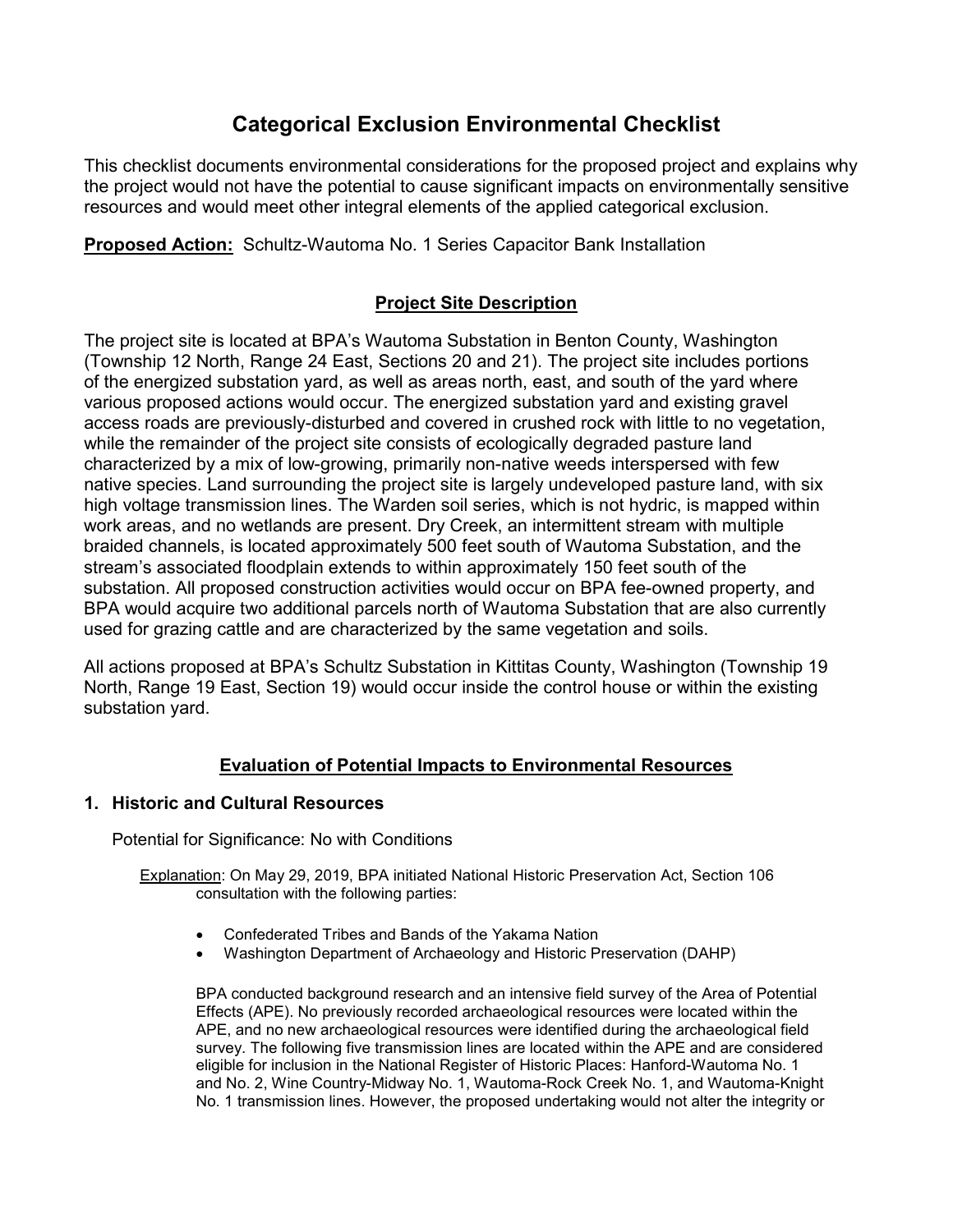eligibility of any of the transmission lines. Therefore, BPA determined on May 11, 2020, that the proposed undertaking would result in no historic properties affected (BPA CR Project No.: WA 2019 100; DAHP Log No.: 2019-05-03896-BPA). On May 12, 2020, DHAP concurred with BPA's determination. No other comments were received.

Notes:

• In the unlikely event that cultural material is inadvertently encountered during the implementation of this project, BPA would require that work be halted in the vicinity of the finds until they can be inspected and assessed by BPA in consultation with the appropriate consulting parties.

#### **2. Geology and Soils**

Potential for Significance: No with Conditions

**Explanation:** Geology and soils within and around Wautoma Substation were previously disturbed during construction of the existing substation yard, access roads, and 500-kV transmission lines. Permanent soil impacts would occur where the ground surface would be permanently excavated, compacted, and/or covered in gravel, including the expanded substation yard, the materials and equipment staging area, new access roads, the new detention pond, and the excess soils deposit. Minor soil compaction could also occur due to vehicle and equipment use. Soils that would be temporarily disturbed by the proposed action would stabilize as vegetation is reestablished and would eventually return to pre-existing conditions following completion of the project. Standard construction best management practices (BMPs) would prevent erosion and sedimentation.

Notes:

- Implement a BPA-approved Stormwater Pollution Prevention Plan (SWPPP), with an associated Erosion and Sediment Control Plan (ESCP), that is guided by Washington Department of Ecology's Stormwater Management Manual for Eastern Washington.
- Deposit excess soils south of the existing substation yard, and ensure excess soils are compacted and stabilized with rock mulch.
- Permanently retain gravel surfacing of the materials and equipment staging area following completion of the project to prevent erosion and sedimentation of disturbed soils.

#### **3. Plants (including Federal/state special-status species and habitats)**

Potential for Significance: No with Conditions

Explanation: The proposed action would require development of ecologically degraded pasture land around Wautoma Substation, which would include permanently clearing a mix of lowgrowing vegetation primarily consisting of non-native weeds with few native species. Permanent vegetation impacts would occur where the ground surface would be permanently excavated, compacted, and/or covered in gravel, including the expanded substation yard, the materials and equipment staging area, new access roads, the new detention pond, and the excess soils deposit. Additional construction-related activities could temporarily crush or strip vegetation in small areas. Temporarily disturbed areas would stabilize as vegetation is reestablished and would eventually return to pre-existing conditions following completion of the project. Standard construction BMPs would minimize the spread of noxious weeds. There are no documented occurrences of any special-status plant species near the project site, and no such species are expected to occur at the site.

Notes:

• Implement a BPA-approved SWPPP, with an associated ESCP, that is guided by Washington Department of Ecology's Stormwater Management Manual for Eastern Washington.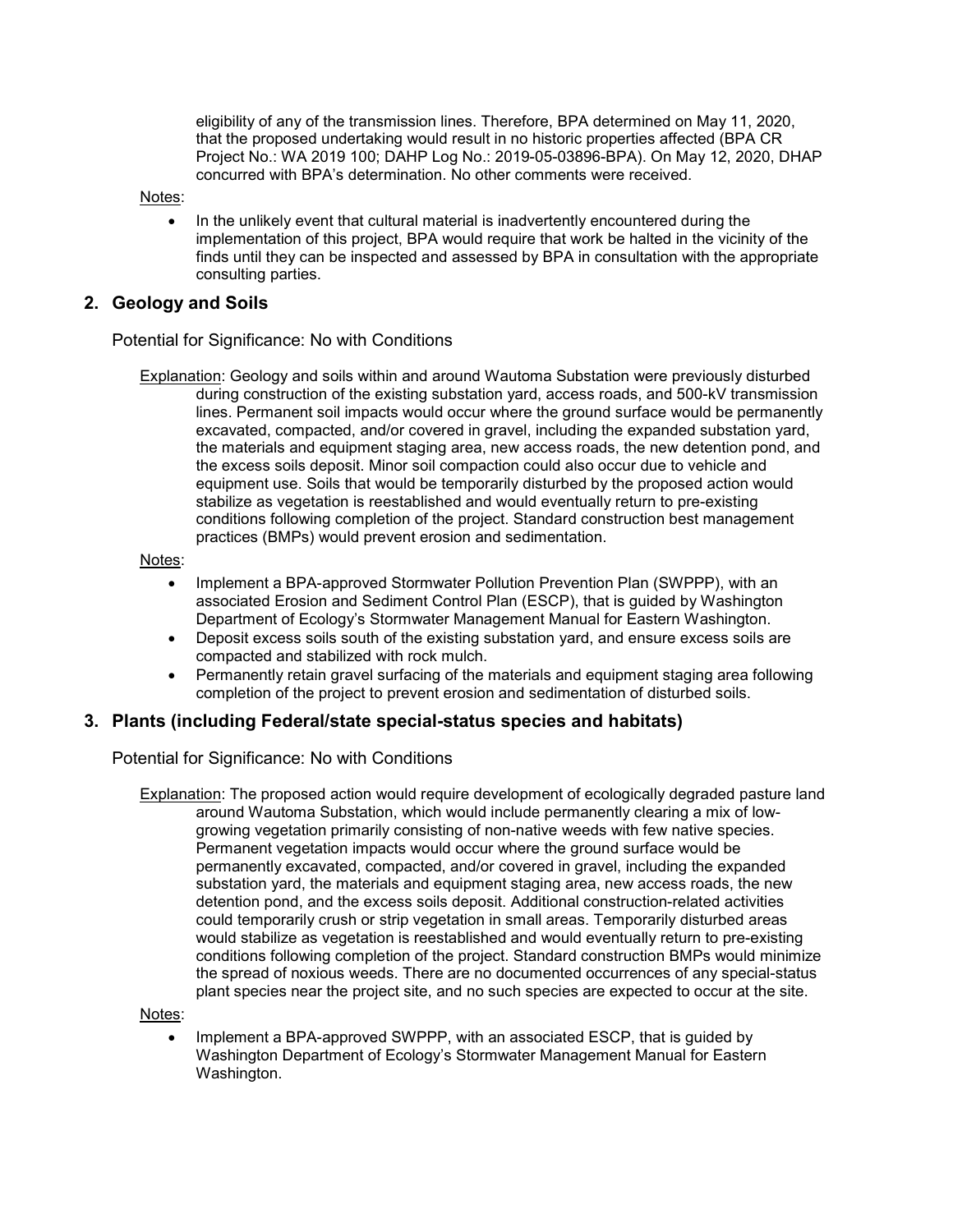## **4. Wildlife (including Federal/state special-status species and habitats)**

Potential for Significance: No

Explanation: Minor and temporary disruption of normal wildlife behavior could occur from elevated noise and human presence during construction. The proposed action would require development of ecologically degraded pasture land around Wautoma Substation that is not considered suitable habitat for special-status wildlife species, and no such species are expected to occur in the project site vicinity.

#### **5. Water Bodies, Floodplains, and Fish (including Federal/state special-status species, ESUs, and habitats)**

Potential for Significance No with Conditions

Explanation: The proposed action includes installation of stormwater management infrastructure, which would be built in accordance with all applicable local, state, and Federal regulations. Standard construction BMPs would prevent indirect impacts to Dry Creek and its associated floodplain. No fish-bearing streams are present within 1,000 feet of the project site. Therefore, the proposed action would not impact water bodies and floodplains and would have no effect on special-status fish species or habitats.

Notes:

• Implement a BPA-approved SWPPP, with an associated ESCP, that is guided by Washington Department of Ecology's Stormwater Management Manual for Eastern Washington.

#### **6. Wetlands**

Potential for Significance: No

Explanation: No wetlands are present within the project site. Standard construction BMPs would prevent indirect impacts to off-site wetlands, if present. Therefore, the proposed action would not impact wetlands.

Notes:

• Implement a BPA-approved SWPPP, with an associated ESCP, that is guided by Washington Department of Ecology's Stormwater Management Manual for Eastern Washington.

#### **7. Groundwater and Aquifers**

Potential for Significance: No

Explanation: Ground disturbance is unlikely to reach depths to groundwater and no new wells or other uses of groundwater or aquifers are proposed. Therefore, the proposed action would not impact groundwater or aquifers.

#### **8. Land Use and Specially-Designated Areas**

Potential for Significance: No

Explanation: The proposed action could temporarily impact cattle grazing due to construction noise, increased construction traffic, access restrictions, and ground disturbance; although the impact would be minor. The substation expansion, materials and equipment staging area development, access road work, and excess soil deposit would permanently change land use in areas that are currently undeveloped pasture land. All of the permanent land use changes would occur on BPA fee-owned property, and there would be no permanent land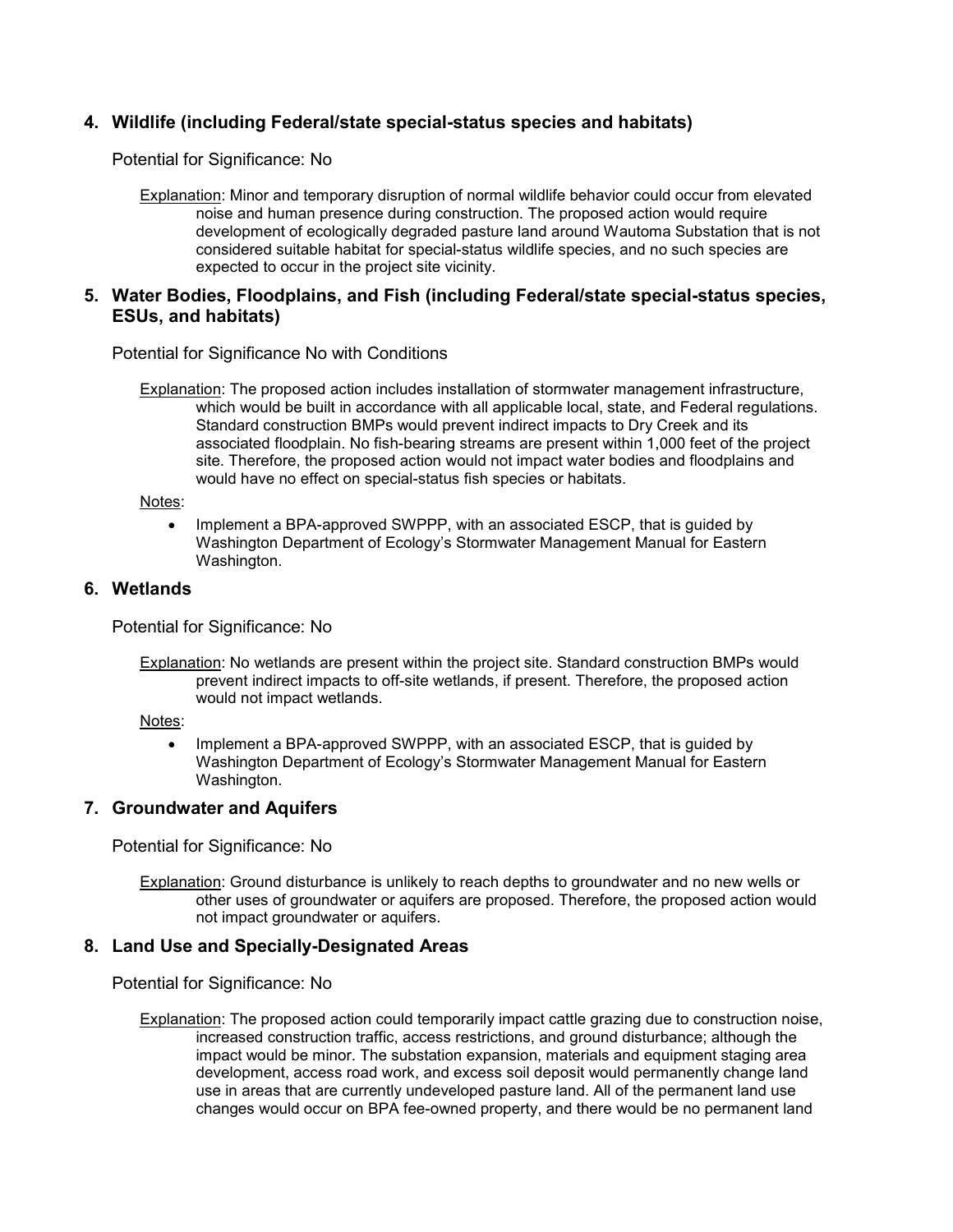use impacts to adjacent properties. No specially-designated areas would be impacted by the proposed action.

## **9. Visual Quality**

Potential for Significance: No

Explanation: The proposed action would cause a perceptible change in the appearance of the project site. During construction, the presence of construction equipment and general construction activities, including vegetation disturbance, would cause temporary visual impacts. Expanding the substation, installing new substation equipment, and adding gravel to the materials and equipment staging area, access roads, detention pond, and excess soil deposit would cause new permanent visual changes. These permanent changes would be consistent with the existing visual quality of the area, and the project site is not located in a visually-sensitive area.

#### **10. Air Quality**

Potential for Significance: No

Explanation: The proposed action would cause a minor and temporary increase in dust and vehicle emissions in the local area from general construction activities. There would be no longterm change in air quality following completion of the proposed action.

Notes:

• Implement dust suppression measures as identified in the SWPPP and associated ESCP.

#### **11. Noise**

Potential for Significance: No

Explanation: During construction, use of vehicles and equipment and general construction activities would create noise above current ambient conditions. Noise impacts would be temporary and intermittent and would only occur during typical working hours (approximately 7 AM to 7 PM). There are no noise-sensitive receptors within one mile of the project site, and there would be no long-term change in ambient noise following completion of the project.

#### **12. Human Health and Safety**

Potential for Significance: No

Explanation: Construction would be completed by trained professionals who would follow all applicable safety precautions as detailed in a site-specific Safety Plan, which would be maintained on-site during construction and updated, as needed. The proposed action would not be expected to impact human health and safety.

## **Evaluation of Other Integral Elements**

The proposed project would also meet conditions that are integral elements of the categorical exclusion. The project would not:

**Threaten a violation of applicable statutory, regulatory, or permit requirements for environment, safety, and health, or similar requirements of DOE or Executive Orders.**

Explanation: N/A